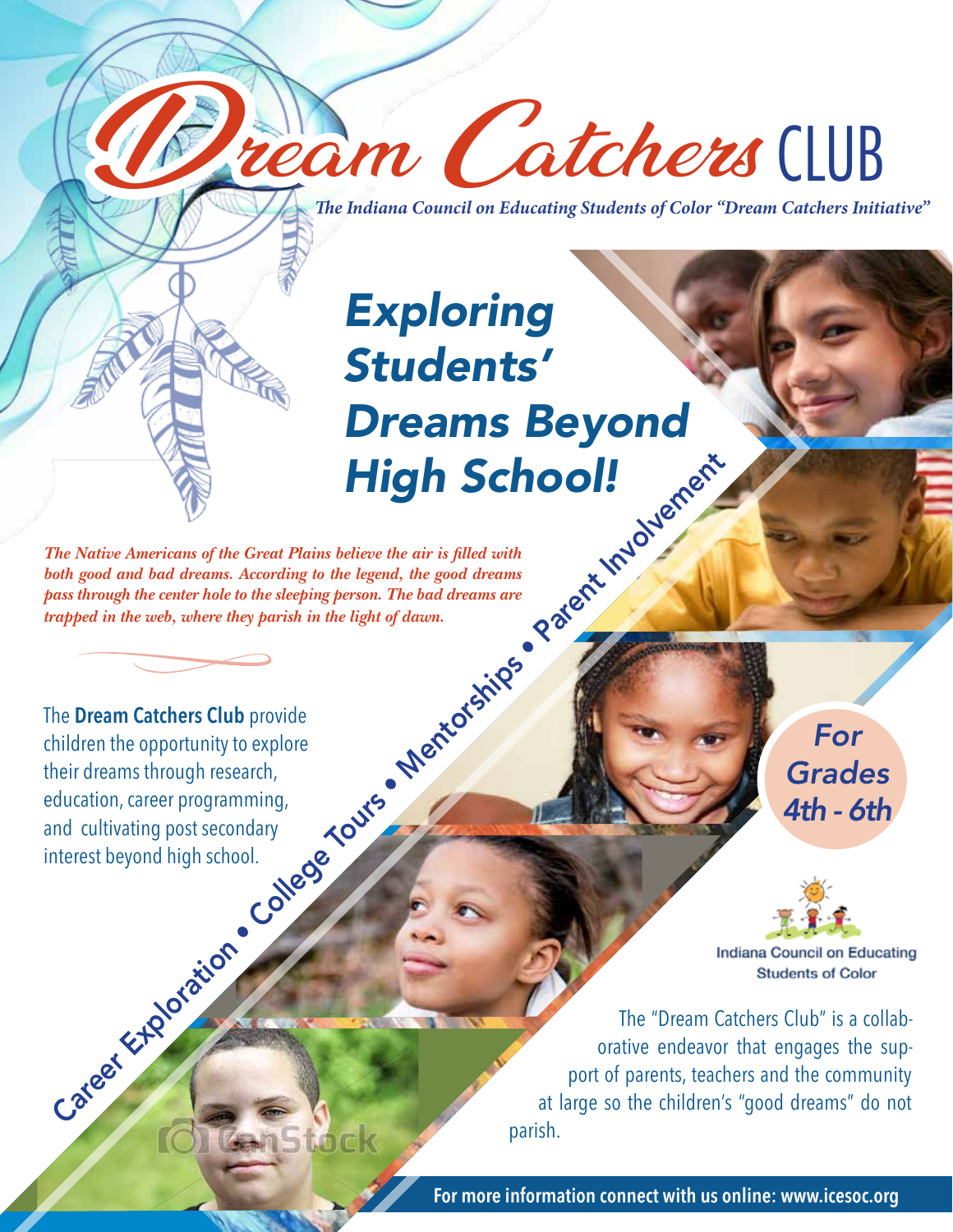

**Indiana Council on Educating Students of Color** 

> 3737 N Meridian Street Indianapolis, IN 46208



**T***e Indiana Council on Educating Students of Color "Dream Catchers Initiative"*

## **Partner with us!**

The Dream Catchers is a program being developed by the Indiana Council on Educating Students of Color for low performing students, living in marginalized conditions. The goal is to prepare them from school to careers, with the necessary academic skills, personal attributes, exposure and desire to fulfill their dreams.

## **2668**

For more information: **www.icesoc.org Or call us at (317) 820-3448**

Email: icesc3737@gmail.com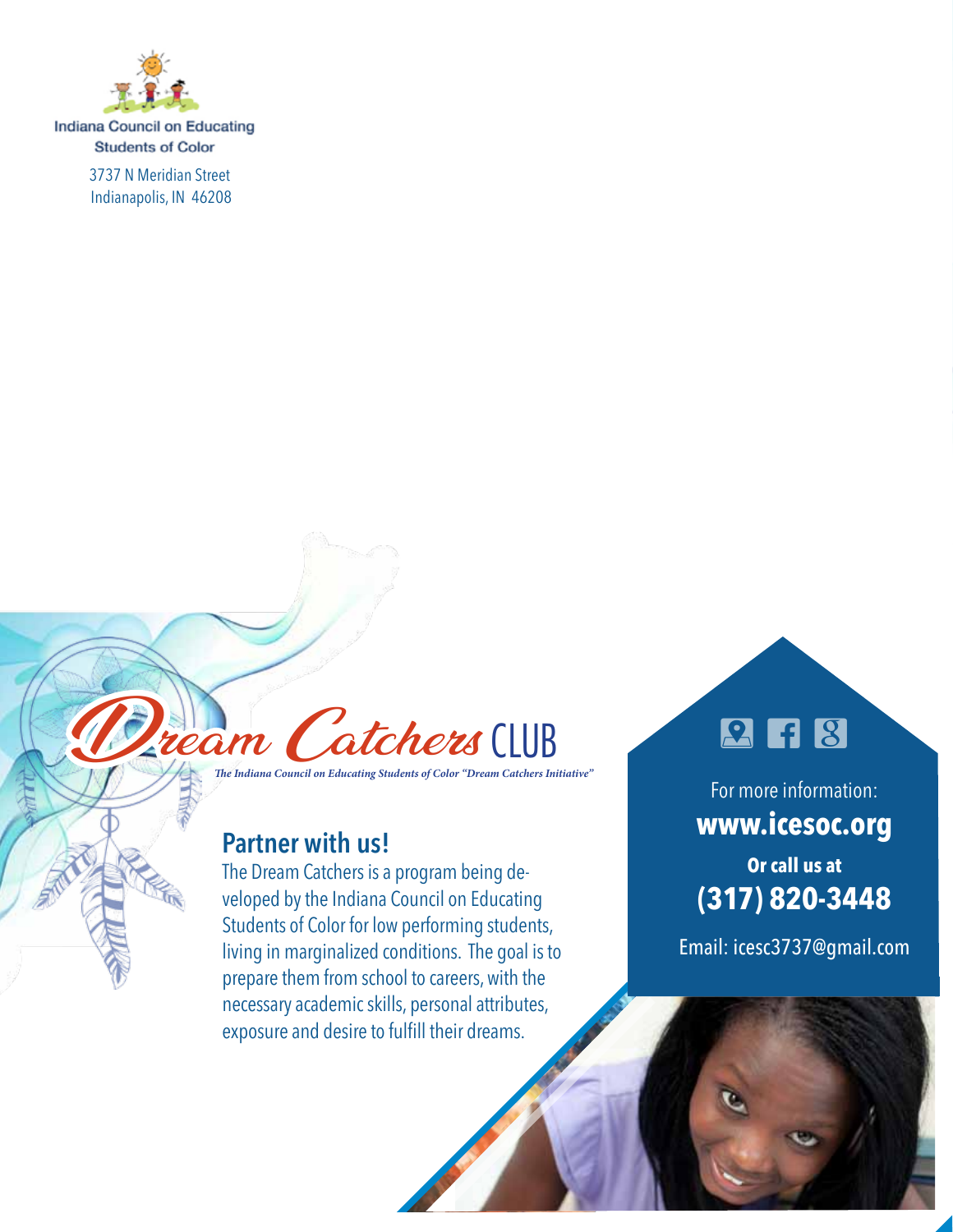## DrEAmcAtchErs club PProgrAm comPonEnts

Dream Catchers CLUB

Indiana Council on Educating Students of Color

### **"Dream CatChers CLUB" PrOgram OBjeCtives:**

Students will gain knowledge in career exploration and academic requirements, participate in educational and career tours, for selected careers and mentoring by successful professionals who have graduated from accredited universities and colleges.

#### **Career awareness and exploration**

**ACTIVITIES:** Career Fairs and Symposiums

## **Community engagement**

cAll to Action: The Right to Vote @ 16 USA relationships with professionals, colleges, alumni associations

## **educational and Historic Tours**

ACTIVITIES: Visit Historically Black Colleges/Universities and the Selma Bridge Crossing

#### **Parent involvement**

**ACTIVITIES:** Attending career presentations and visits to local libraries with student

#### **subsidiary Reading Directive**

**ACTIVITIES:** TOTE Literacy Club (The Turn Off The Electronics - Parent and Child)